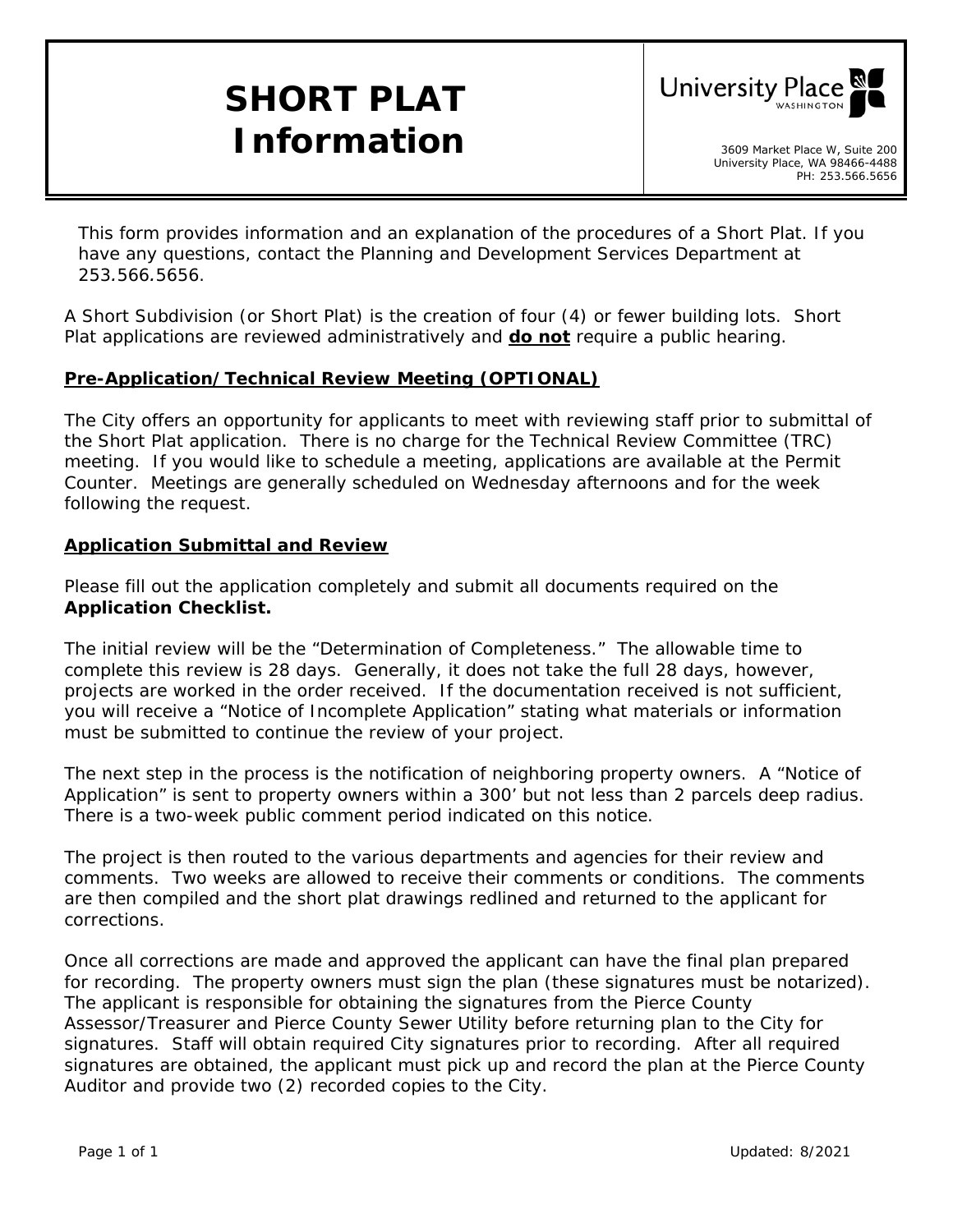# **SHORT PLAT**  $\boldsymbol{Checklist}$   $\bullet$  3609 Market Place W, Suite 200



University Place, WA 98466-4488 PH: 253.566.5656

*This is a checklist of materials required for a Short Plat. This checklist is provided to assist you in submitting a complete application. If you have any questions, contact the Planning and Development Services Department at 253.566.5656.* 

## **RETURN THIS CHECKLIST WITH YOUR APPLICATION**

#### **The Short Plat drawings shall include:**

- o Survey map with original surveyor's signature and date. The map must be a 18" x 24" scaled ink drawing and must include the following:
	- Legal Description
	- Free Consent Statement(s)
	- $\ddot{\phantom{a}}$ Signature Blocks
	- Zoning Designation and/or Land Use File Number

#### o **Existing** (old) lot lines including:

- Assessor's Parcel Numbers
- .. Dimensions and bearings of all lot lines and identification of existing property corners
- All existing improvements and structures with addresses

#### o **Proposed** (new) lot lines including:

- Total lot, tract, or parcel sizes in square feet (lot size includes area of easement(s))
- Lot width
- New lot numbers (e.g. Lot "1")
- o Dimensions of **existing** and **proposed** utilities. Utility information must include:
	- Location, size, and material of utility pipes for sewer systems and/or location of drain fields and septic systems
	- $\blacksquare$ Drainage systems showing how water is to be retained on site or detained/conveyed off site (wet ponds, detention facilities, percolation pits, swales and pipes)
	- Location of nearest fire hydrants or sprinkling needed for fire protection

o Width and names of existing adjacent public right-of-way(s)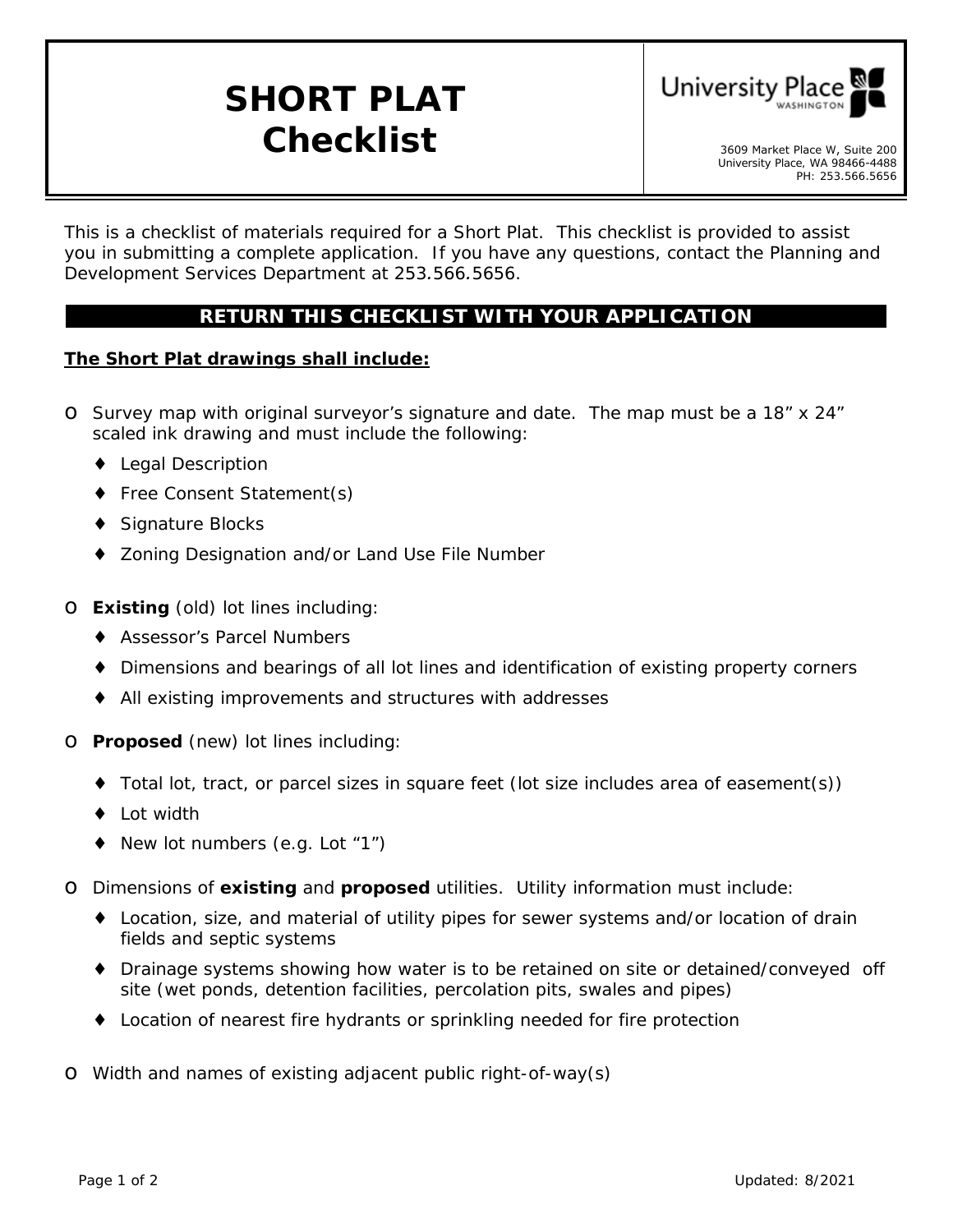o **Existing** and **proposed** access roads, access driveways, including locations, grades (slopes), widths and lengths. Also include turnarounds (where necessary) serving the site. Clearly identify what is proposed and what is existing. Provide documentation of existing easements.

#### **Public Notice:**

#### **A Public Notice Sign must be posted on the site. Applicant will be notified when to request the public notice sign from the Planning and Development Services Department and the required posting time.**

Fees must be paid at the time of submittal. The table below indicates the number of sets required at the time of submittal:

| # OF SETS<br><b>REQUIRED</b> | <b>DESCRIPTION</b>                                                                                                                                                                                                                                  |
|------------------------------|-----------------------------------------------------------------------------------------------------------------------------------------------------------------------------------------------------------------------------------------------------|
| 1                            | Short Plat Application                                                                                                                                                                                                                              |
| 1                            | <b>Short Plat Drawings</b>                                                                                                                                                                                                                          |
| 1                            | Vicinity Map identifying proposed subdivision, including the nearest cross<br>streets and a North arrow                                                                                                                                             |
| 1                            | SEPA Checklist (if required)                                                                                                                                                                                                                        |
| 1                            | Title Report (must be dated within 30 days of application)                                                                                                                                                                                          |
| $\mathbf{1}$                 | Two (2) stamped copies of Lot Closure Report                                                                                                                                                                                                        |
| $\mathbf{1}$                 | Tree Survey (required if removing more than 5 trees): Location of all trees<br>within the subdivision that are 6 caliper inches and above, measured 4'6"<br>from the ground. Indicate all trees that are to be retained and those to be<br>removed. |
| 1                            | Landscape Plans                                                                                                                                                                                                                                     |
| 1                            | Affidavit of Ownership                                                                                                                                                                                                                              |
| 1                            | Water Availability Letter from Tacoma Water                                                                                                                                                                                                         |
| 1                            | Verification of Pierce County Assessor review submittal (copy of receipt)                                                                                                                                                                           |
| 1                            | Verification of Pierce County Utilities Short Plat review submittal (copy of<br>receipt and application)                                                                                                                                            |
| 1                            | Health Department Application - Reviewed and Approved (must turn in 81/2" x<br>14" application stamped as received by TPCHD along with receipt. Take 2<br>copies to the Health Department so you can take one away with you)                        |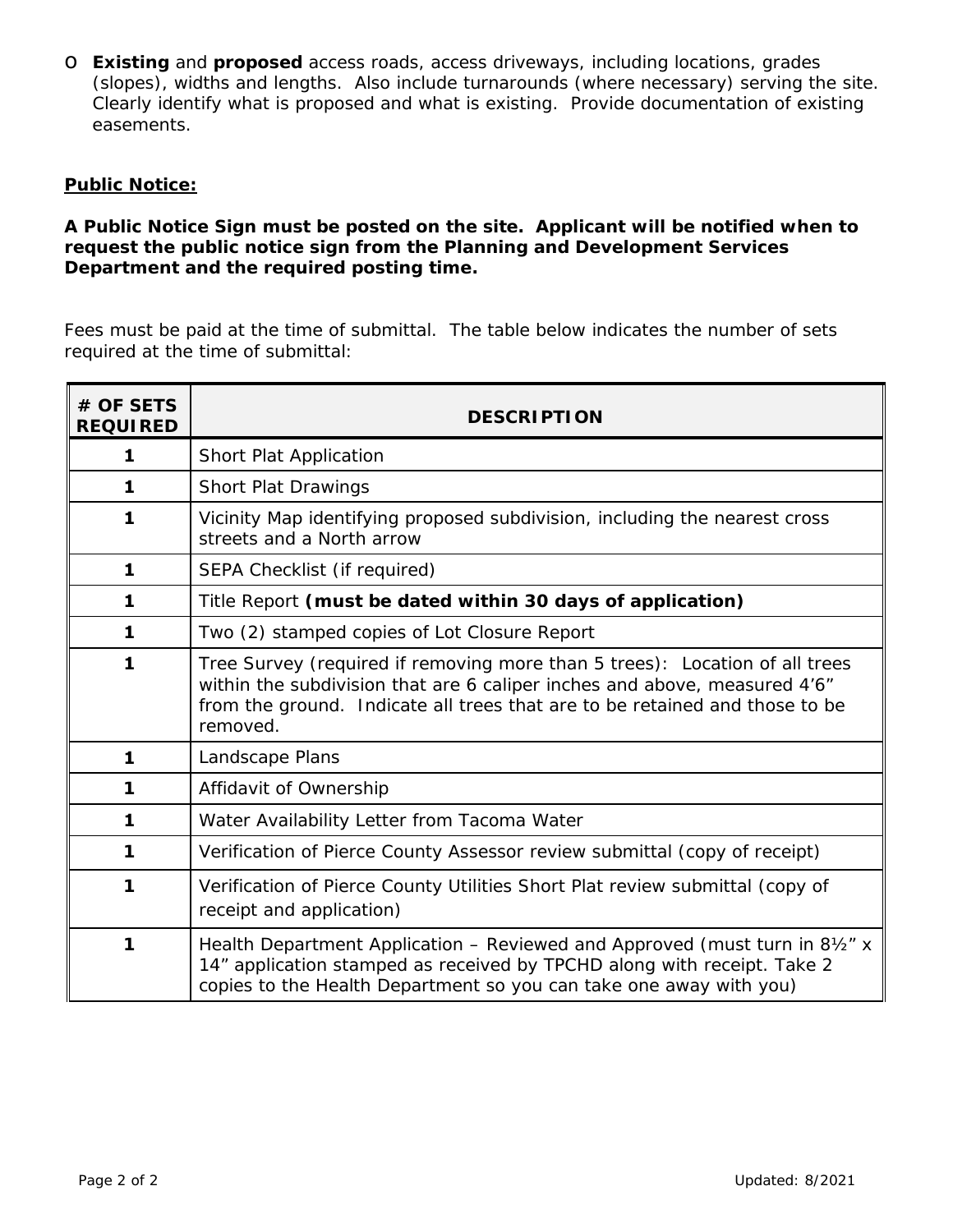# **SHORT PLAT Application**



3609 Market Place W, Suite 200<br>University Place, WA 98466-4488 PH: 253.566.5656

## *Please type or print clearly. Incomplete information may delay the project approval.*

| <b>APPLICANT:</b>                   | Phone:          | Fax: |
|-------------------------------------|-----------------|------|
| Address (Street, City, State, Zip): | E-Mail Address: |      |
| <b>PROPERTY OWNER:</b>              | Phone:          | Fax: |
| Address (Street, City, State, Zip): | E-Mail Address: |      |
| <b>AGENT:</b>                       | Phone:          | Fax: |
| Address (Street, City, State, Zip): | E-Mail Address: |      |

| <b>PROJECT NAME &amp; TYPE:</b>                                               |              |                   |          |                         |
|-------------------------------------------------------------------------------|--------------|-------------------|----------|-------------------------|
| Project Address:                                                              |              | Parcel Number(s): |          |                         |
| Zoning:                                                                       | Current Use: |                   |          |                         |
| Area/Acreage:                                                                 | Township:    | Range:            | Section: | <b>Quarter Section:</b> |
| Has this project been reviewed at a Technical Review Committee (TRC) Meeting? |              |                   |          | Yesl<br>No              |

## **PROVIDE A** *DETAILED* **DESCRIPTION OF THE PROPOSAL. (MAY BE ATTACHED)**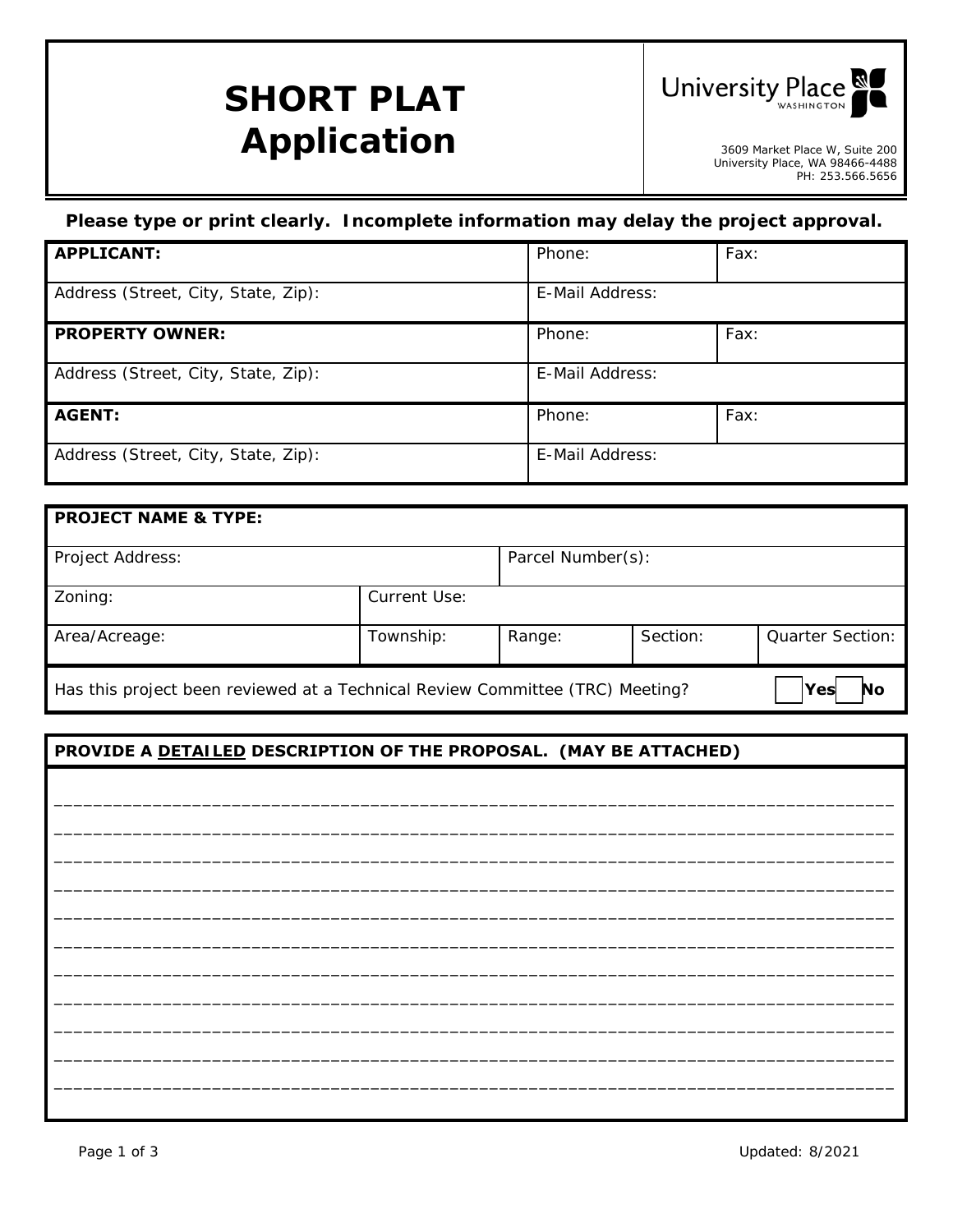#### **PROPOSED LOTS:**

|                        | "1" | $\mathbf{y}$ | "3" | "4" |
|------------------------|-----|--------------|-----|-----|
| <b>Zoning District</b> |     |              |     |     |
| <b>Existing Use</b>    |     |              |     |     |
| <b>Proposed Use</b>    |     |              |     |     |
| <b>Proposed Lot</b>    |     |              |     |     |

**PLAT DETAILS:** 

| Has the property been previously platted or short platted?<br><b>No</b><br>Yes      |                  |                         |                          |
|-------------------------------------------------------------------------------------|------------------|-------------------------|--------------------------|
| If so, within the past five years?                                                  | Yes              | <b>No</b>               |                          |
| Do you own any contiguous lots? If so, describe:                                    |                  |                         |                          |
|                                                                                     |                  |                         |                          |
|                                                                                     |                  |                         |                          |
|                                                                                     |                  |                         |                          |
|                                                                                     |                  |                         |                          |
| Are you aware of any property encroachments? If so, describe:                       |                  |                         |                          |
|                                                                                     |                  |                         |                          |
|                                                                                     |                  |                         |                          |
|                                                                                     |                  |                         |                          |
| How will access be provided?                                                        |                  | <b>Length of Public</b> | <b>Length of Private</b> |
| (Private, Public, or both)                                                          |                  | Street:                 | <b>Street:</b>           |
| What is the steepest slope on the property?                                         |                  |                         |                          |
| Approximately how many 6" diameter or larger trees on the property will be removed? |                  |                         |                          |
| Indicate if any of the following apply to the property. If so, describe:            |                  |                         |                          |
| Wet areas?                                                                          | <b>Describe:</b> |                         |                          |
| <b>Springs?</b>                                                                     | <b>Describe:</b> |                         |                          |
| Creeks?                                                                             | <b>Describe:</b> |                         |                          |
| Within 200' of Shoreline?                                                           | <b>Describe:</b> |                         |                          |
| <b>Within Wetland Buffer?</b>                                                       | <b>Describe:</b> |                         |                          |
| <b>Within Creek Buffer?</b>                                                         | <b>Describe:</b> |                         |                          |
| <b>Flood Plain?</b>                                                                 | <b>Describe:</b> |                         |                          |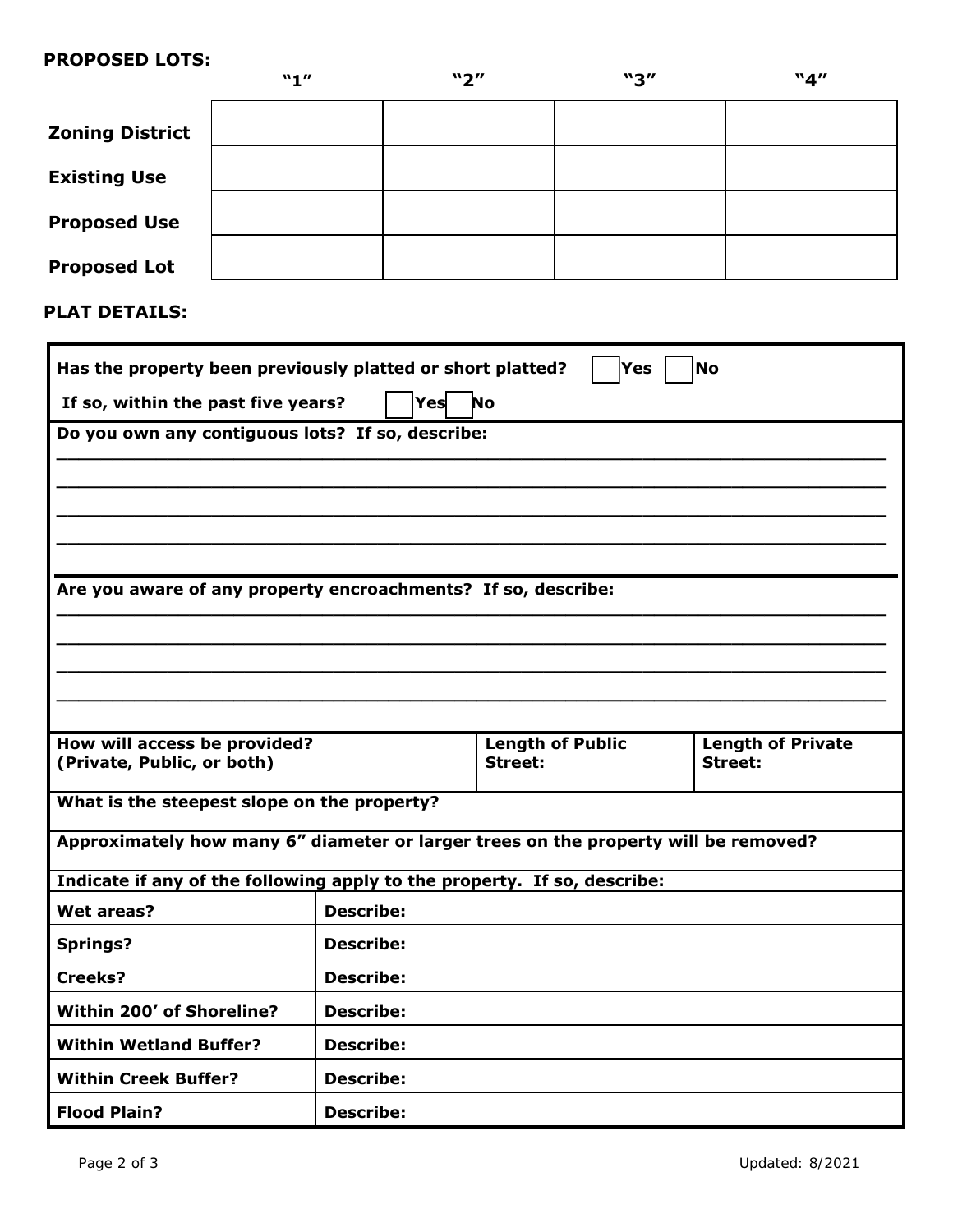## **UTILITIES AND SERVICES PROVIDERS:**

| <b>SOURCE OF WATER</b> | <b>SOURCE OF POWER</b> |
|------------------------|------------------------|
| <b>NAME:</b>           | <b>NAME:</b>           |
| <b>ADDRESS:</b>        | <b>ADDRESS:</b>        |
|                        |                        |
|                        |                        |
| <b>SEWAGE DISPOSAL</b> | <b>TELEPHONE</b>       |
|                        |                        |

| <b>NAME:</b>    | <b>NAME:</b>    |
|-----------------|-----------------|
| <b>ADDRESS:</b> | <b>ADDRESS:</b> |
|                 |                 |

| <b>NATURAL GAS</b> | <b>CABLE TELEVISION</b> |  |
|--------------------|-------------------------|--|
| <b>NAME:</b>       | <b>NAME:</b>            |  |
| <b>ADDRESS:</b>    | <b>ADDRESS:</b>         |  |
|                    |                         |  |

| <b>FIRE</b>     | <b>SCHOOL</b>   |
|-----------------|-----------------|
| <b>NAME:</b>    | <b>NAME:</b>    |
|                 |                 |
| <b>ADDRESS:</b> | <b>ADDRESS:</b> |
|                 |                 |
|                 |                 |

| I hereby certify under penalty of perjury under the laws of the State of Washington that I am the           |              |                               |  |
|-------------------------------------------------------------------------------------------------------------|--------------|-------------------------------|--|
| applicant listed above, and that all information and evidence herewith submitted are in all respects and to |              |                               |  |
| the best of my knowledge and belief, true and complete. I understand that the filing fee accompanying       |              |                               |  |
| this application is not refundable, and is only for the purposes of defraying the normal administrative     |              |                               |  |
| expenses of processing the application, and that the payment of said fees does not result in automatic      |              |                               |  |
| issuance of the permit requested in this application.                                                       |              |                               |  |
| Print Name:                                                                                                 | $\Box$ Owner | $\Box$ Agent/Other (specify): |  |
|                                                                                                             |              |                               |  |
| Signature:                                                                                                  | Date:        |                               |  |
|                                                                                                             |              |                               |  |